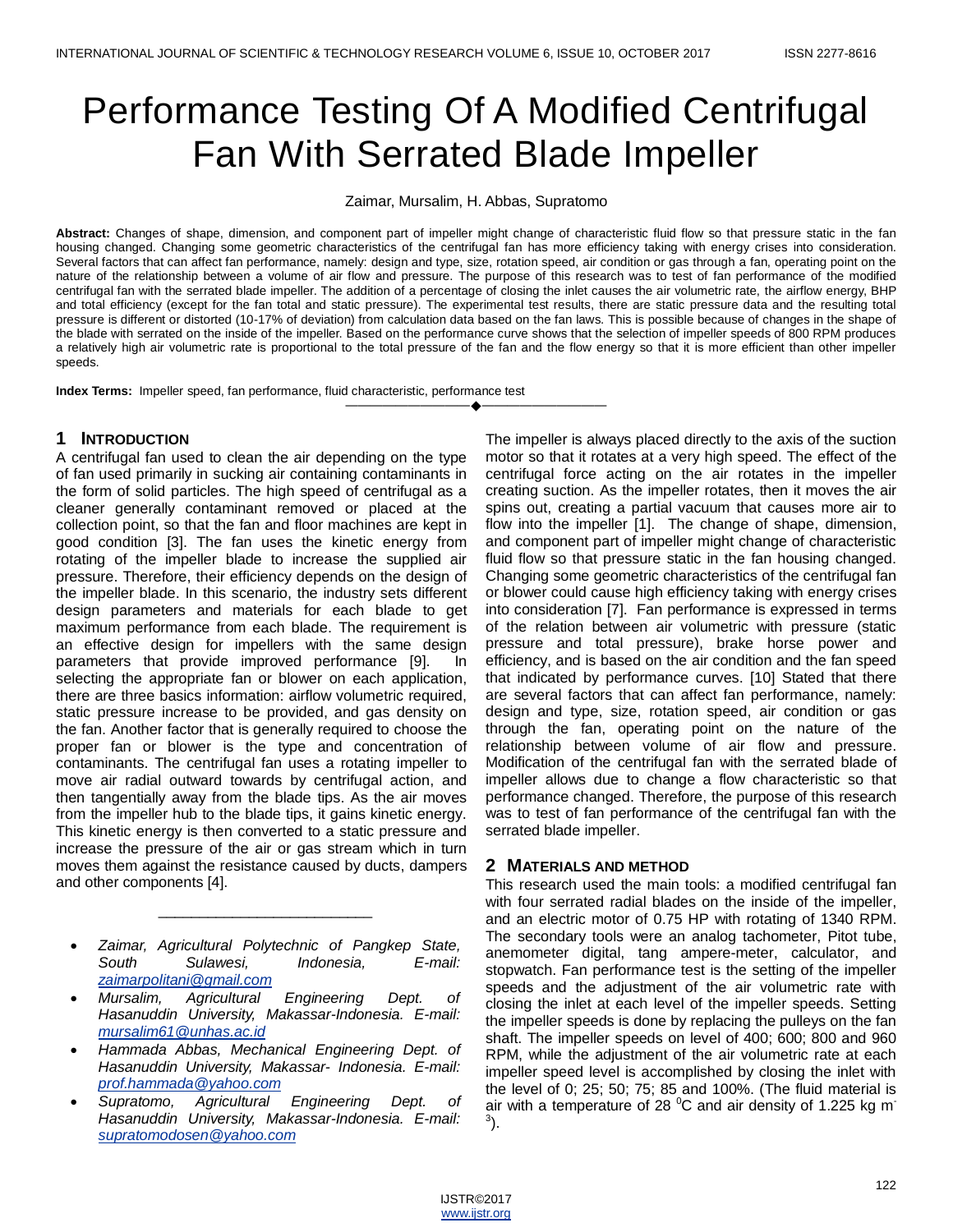

*Fig. 1: The impeller with four serrated radial blades*



*Fig. 2: Experimental performance testing of the modified centrifugal fan*

Parameters of fan performance test of the centrifugal fan consist of air volumetric, static pressure, total pressure, airflow energy and power efficiency that were determined using the following equations:

$$
v_1 = \frac{c_p x \sqrt{(2x 9.81 x \Delta p_1 x \gamma)}}{\gamma} [2]
$$
  

$$
\gamma = \frac{273 x 1.293}{273 + t \,^{\circ}\text{C}}
$$
  

$$
Q_1 = v_1 A_1 \text{, and } Q_2 = v_2 A_2
$$
  

$$
p_{v2} = \frac{1}{2} \rho (v_2^2)
$$

 $p_{vf} = p_{v2}$ , and  $p_{tf} = p_{t2} - p_{t1}$  [6] so that

$$
p_{sf} = p_{tf} - p_{vf}
$$
  
\n
$$
T_{af} = Q_2 \times P_{tf}
$$
 [8]  
\n
$$
BHP = V I
$$
  
\n
$$
\eta_t = \frac{T_{af}}{BHP} \times 100 \text{ % (8)}
$$

Where  $v_1$  is air velocity of inlet (m s<sup>-1</sup>),  $\gamma$  is air density (kg m<sup>-3</sup>),  $\Delta P$  is pressure different (Pa),  $Q_1$  is air volumetric rate of inlet  $(m^3 s^1)$ , A<sub>1</sub> is cross sectional of area at inlet  $(m^2)$ , Q<sub>2</sub> is air volumetric rate of outlet (m<sup>3</sup> s<sup>-1</sup>),  $v_2$  is air velocity of outlet (m s<sup>-1</sup>) <sup>1</sup>),  $P_{v2}$  is velocity pressure of outlet (Pa),  $P_{v1}$  is fan pressure  $(Pa)$ ,  $P<sub>tf</sub>$  is total fan pressure (Pa),  $P<sub>tf</sub>$  is total pressure of inlet (Pa),  $P_{t2}$  is total pressure of outlet (Pa),  $P_{sf}$  is static fan (Pa),  $T_{af}$  is energy of airflow (Pa), BHP is brake of horse power (HP), V is voltage (Volt), I is electric current of motor (A), and  $\eta_{\rm t}$  is fan efficiency (%).

#### **3 RESULTS AND DISCUSSION**

The experimental test results are presented in Fig. 3 to 8 and the partial data in Table 1 below:

| Table 1: Fan performance of the closing inlet of 75 percent |  |  |  |  |
|-------------------------------------------------------------|--|--|--|--|
|-------------------------------------------------------------|--|--|--|--|

| The impeller | Fan total | Fan Dynamic | <b>Fan Static</b> | Airflow |
|--------------|-----------|-------------|-------------------|---------|
| speeds       | Pressure  | Pressure    | Pressure          | Energy  |
| (RPM)        | 'Pa)      | 'Pa)        | 'Pa)              | (Watt)  |
| 400          | 47.03     | 4.00        | 43.03             | 5.20    |
| 600          | 84.39     | 6.67        | 77.72             | 12.05   |
| 800          | 149.26    | 11.86       | 137.40            | 28.42   |
| 960          | 230.83    | 12.94       | 217.89            | 45.88   |



*Fig. 3: The performance of air volumetric rate*







*Fig. 5: The performance of the airflow energy*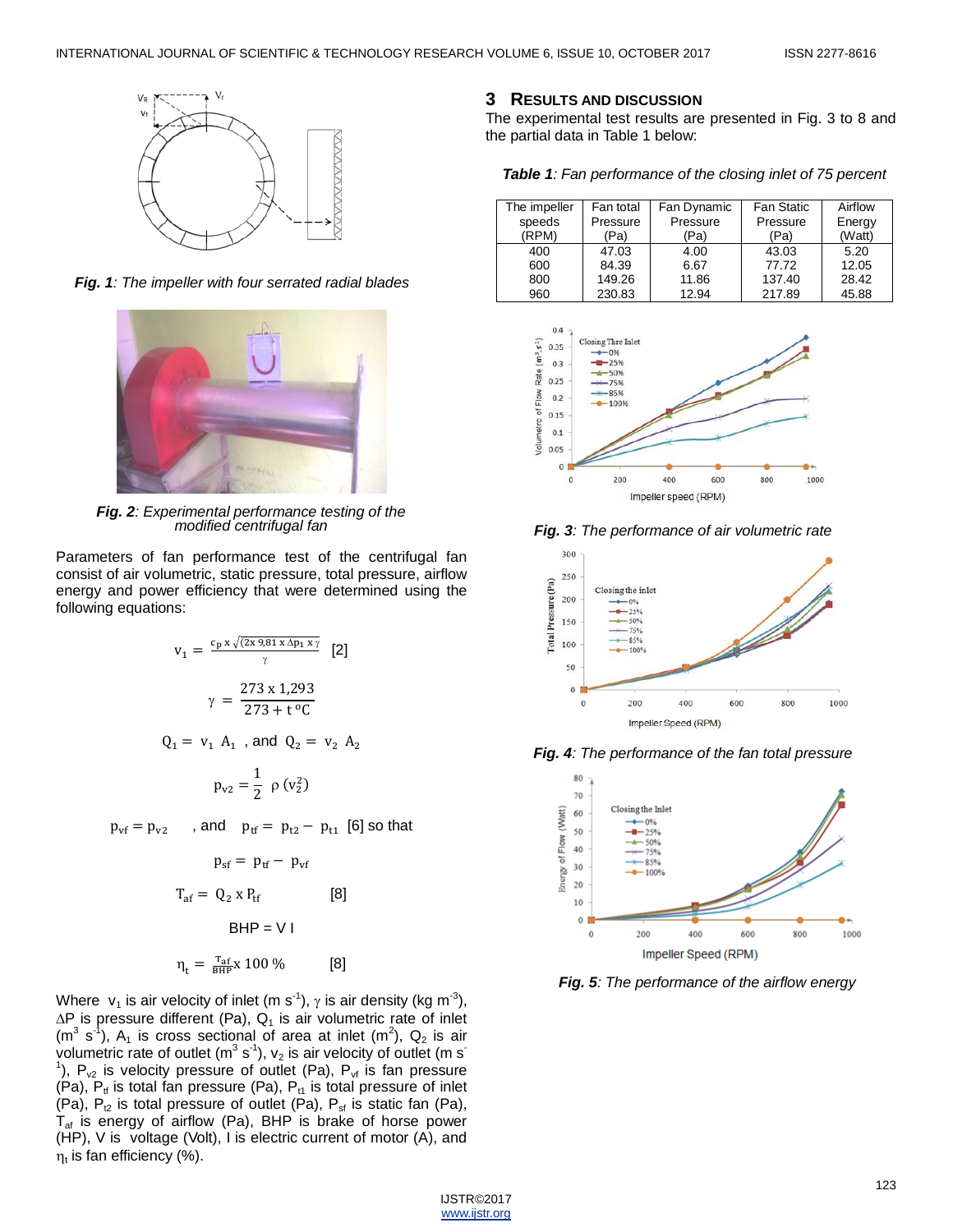

**Fig***. 6: The performance of the break of horse power (BHP)*



*Fig. 7: The performance of the energy efficiency total*



*Fig. 8: Performance curve of the centrifugal fan with the serrated blade impeller*

Addition to percentage of closing the inlet would decrease the air volumetric of the outlet at various levels of the fan speed. The lowest of the air volumetric rate was obtained of 0.073  $m<sup>3</sup>$ s<sup>-1</sup> at closing the inlet of 85% and the impeller speed of 400 RPM, and the air volumetric rate of 0  $\mathrm{m}^3$  s<sup>-1</sup> at closing the inlet of 100% for all the impeller speeds. The highest of air volumetric obtained of 0.379  $\text{m}^3$  s<sup>-1</sup> at closing the inlet of 0% and impeller speed of 960 RPM. With the addition of percentage of closing the inlet causes the air volumetric of the inlet to decrease so that less of air that could be entered to the impeller, which impact on the air volumetric of the inlet and outlet side were decreased. At closing the inlet of 0% occurs the dynamic pressure was lower and get near to the static pressure. This was due that condition where the suction side pressure was almost equal to the outside air pressure and get near to zero so that the fan static pressure becomes low. The

impeller speeds affect the pressure on the fan. This effect indicates that the higher the impeller speed caused the higher the pressure produced, either the total pressure and the static pressure or the fan dynamic pressure at all closing the inlet except for 100 % of closing the inlet. [10] Suggest that at the same fan size, fan pressure changes according to the fan speed of the square. In Table 1 show that at the impeller speed of 400 RPM with a static pressure value of 47.03 Pa it could be calculated the pressure value at 960 RPM namely: Pressure value =  $(400/960)^2$  x 230.83 Pa = 40.07 Pa which means there is a difference of 6.96 Pa or 17% of deviation. In Figure 5, the decrease in flow energy is proportional to the decrease in the impeller speed and the closing inlet. In the closing inlet range of 50 to 75% reached a peak of airflow energy was obtained of 70.717 Watt at closing the inlet of 50% with the impeller speed of 960 RPM. In Figure 6 shows that the increase of closing the inlet is not much different or the value of BHP is almost the same in all level closing the inlet. It is marked on a curve that almost coincides with each other, while the increase of the impeller speeds would increase BHP power on each closing the inlet. In Figure 7 shows that the highest total efficiency is achieved on closing the inlet of 50% and the impeller speed of 960 RPM was obtained about 9.93%, and the lowest total efficiency is achieved the closing inlet of 0% on all the impeller speeds. The performance curve in Figure 8, there are two operating points of A and B with the position of point A where indicates the air volumetric rate of 0.262 m<sup>3</sup> s<sup>-1</sup> and fan total pressure of 228 Pa so that produce the energy of airflow of 60 Watt, while in the position of point B indicates the air volumetric rate of  $0.254 \, \text{m}^3 \, \text{s}^{-1}$  and fan total pressure of 135 Pa so that produce the airflow energy of 34 Watt. If considering from energy efficiency, then point B (800 RPM) becomes alternating of the choice. [5] Suggest that two methods could be used to increase the total fan efficiency by reducing airflow energy. The first method is to limit airflow by closing part of the damper in the system. The second method for lowering airflow is to decrease the fan speed and keeping the damper fully open. Lowering the fan speed is a much more efficient method of reducing airflow energy because less energy is consumed.

#### **4 CONCLUSION**

The addition of percentage of closing the inlet causes the air volumetric rate, energy of airflow, BHP and total efficiency (except for the total fan pressure and static pressure) decreased. The higher the impeller speeds caused the higher the pressure produced, either the total pressure, the static pressure or fan dynamic pressure on all closing the inlet except for 100%. Based on the experimental test results, there are static pressure and the total pressure data is different or distorted (6.4 to 17% of deviation) from calculation data based on the fan laws. This is possible because of the change in the shape of blade with serrated on the inside of the impeller. Based on the performance curve shows that the selection of impeller speeds of 800 RPM produces a relatively high air volumetric rate is proportional to the fan total pressure and the airflow energy so that it is more efficient than other impeller speeds.